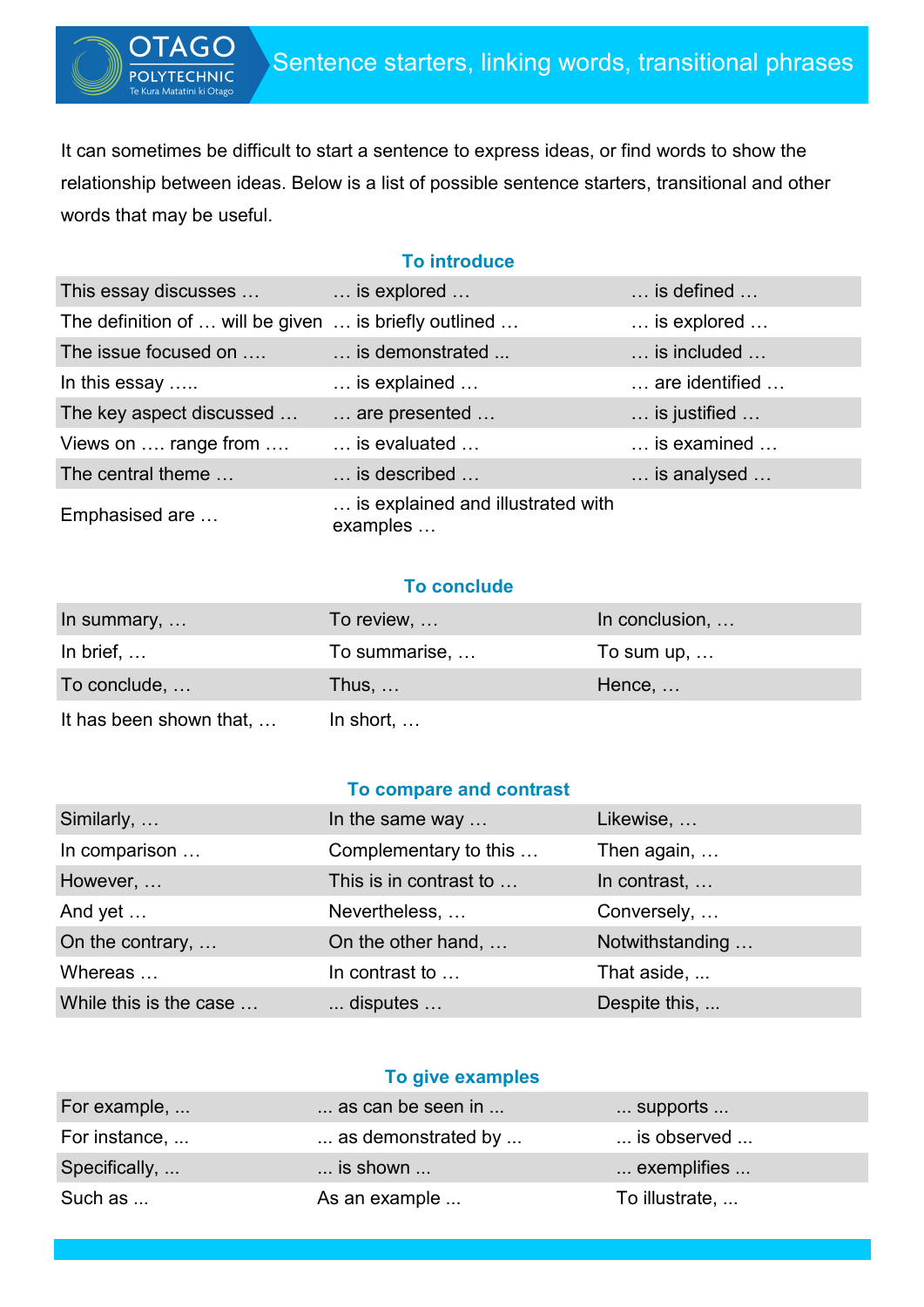

# **To add ideas**

| Also,             | Equally important                                                | Subsequently, |
|-------------------|------------------------------------------------------------------|---------------|
| Futhermore,       | Moreover,                                                        | As well as    |
| Next              | Another essential point                                          | Additionally, |
| More importantly, | In the same way                                                  | Another       |
| Then, $\dots$     | In addition,                                                     | Besides,      |
| Then again,       | Firstly,  secondly,  thirdly,  To elaborate,<br>finally, $\dots$ |               |

# **To show relationships or outcome**

| Therefore                                        | As a result                             | For that reason          |
|--------------------------------------------------|-----------------------------------------|--------------------------|
| Hence,                                           | Otherwise,                              | Consequently,            |
| The evidence suggests/shows                      | It can be seen that                     | With regard to           |
| After examining                                  | These factors contribute<br>to $\ldots$ | It is apparent that      |
| Considering  it can be concluded<br>that $\dots$ | Subsequently,                           | The effect is            |
| The outcome is                                   | The result                              | The correlation          |
| The relationship                                 | The link $\ldots$                       | The convergence          |
| The connection                                   | interacts with                          | <b>Both</b>              |
| affects                                          | Thus it is                              | causes                   |
| influences                                       | predicts                                | $\dots$ leads to $\dots$ |
| $\ldots$ informs $\ldots$                        | presupposes                             | emphasises               |
| demonstrates                                     | impacts on                              | supports                 |

## **To present uncommon ideas**

| Seldom | Few                       | Not many $\dots$ |
|--------|---------------------------|------------------|
| A few  | is uncommon               | is scarce        |
| Rarely | $\ldots$ is rare $\ldots$ | is unusual       |

# **To present common ideas**

| Numerous     | Many $\ldots$              | More than    |
|--------------|----------------------------|--------------|
| Several      | Almost all                 | The majority |
| Most         | Commonly                   | Significant  |
| is prevalent | $\ldots$ is usual $\ldots$ | Usually      |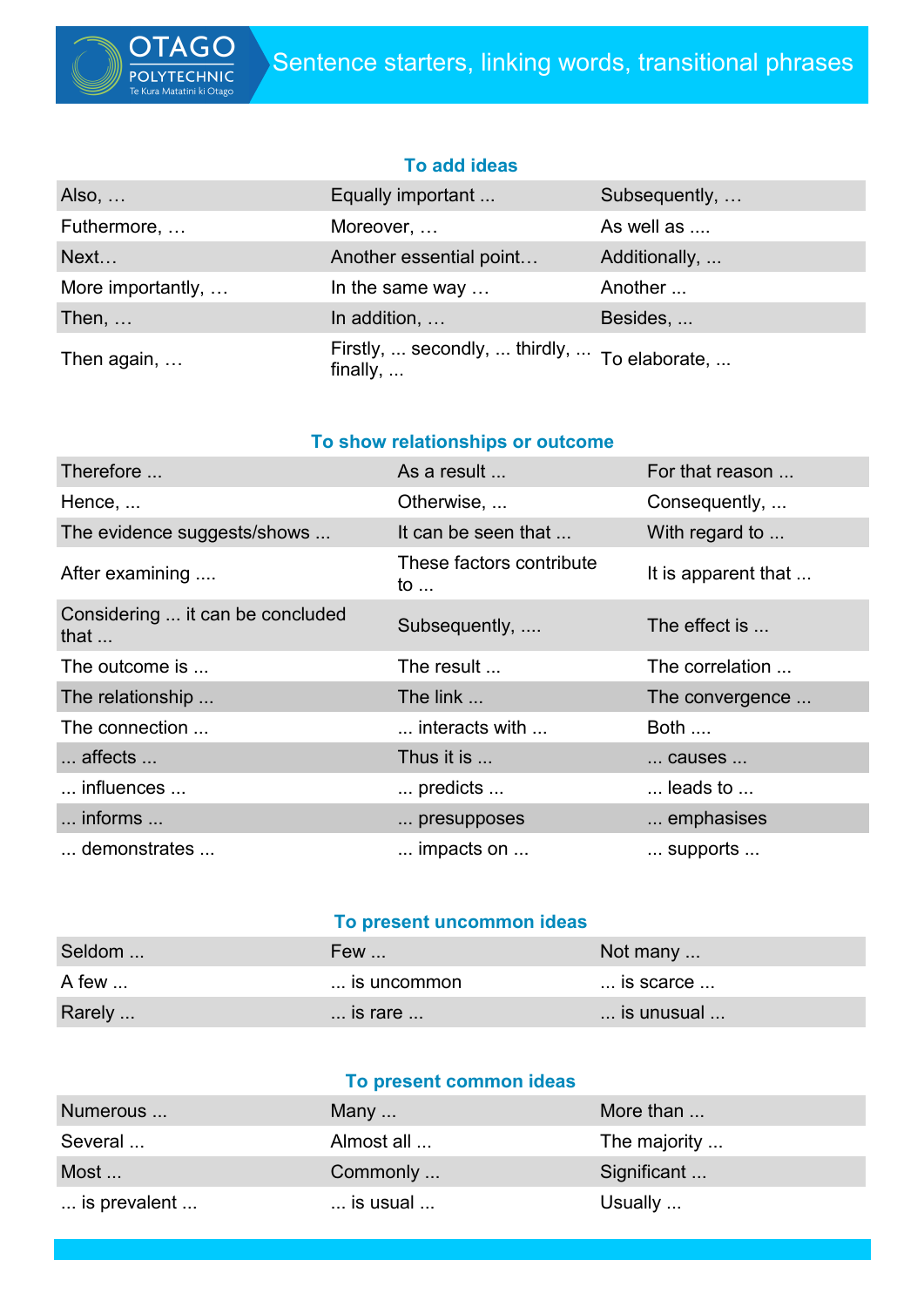

# **To present inconclusive ideas**

| Perhaps                                    | $\dots$ may be $\dots$ | $\ldots$ might be $\ldots$    |
|--------------------------------------------|------------------------|-------------------------------|
| There is limited evidence for   is debated |                        | $\ldots$ is possibly $\ldots$ |
| $\ldots$ could $\ldots$                    | may include            |                               |

## **To present prior or background ideas**

| In the past,    | Historically,                  | Traditionally, |
|-----------------|--------------------------------|----------------|
| Customarily,    | Beforehand,                    | Originally,    |
| Prior to this,  | Earlier,                       | Formerly,      |
| Previously,     | Over time,                     | At the time of |
| Conventionally, | Foundational to this is        | In earlier     |
| Initially,      | At first,                      | Recently       |
| Until now,      | The traditional interpretation |                |

# **To present other peoples' ideas**

| According to                                | Based on the findings of  it can be<br>argued | proposed that                 |
|---------------------------------------------|-----------------------------------------------|-------------------------------|
| As explained by                             | $\ldots$ states that $\ldots$                 | claims that                   |
| However,  stated that                       | suggested                                     | concluded that                |
| Similarly,  stated that                     | $\ldots$ for example, $\ldots$                | $\ldots$ agreed that $\ldots$ |
| Based on the ideas of                       | $\dots$ defined $\dots$ as $\dots$            | relates                       |
| As identified by                            | disputed that                                 | contrasts                     |
| With regard to  argued that                 | concluded that                                | confirmed that                |
| $\dots$ argues $\dots$                      | $\ldots$ highlights $\ldots$                  | demonstrates                  |
| $\ldots$ found that $\ldots$                | $\dots$ identifies $\dots$                    | $\ldots$ wrote that $\ldots$  |
| demonstrated                                | also                                          | reported                      |
| pointed out that                            | maintained that                               | hypothesised that             |
| expressed the opinion that   also mentioned |                                               | $\dots$ asserts that $\dots$  |
| identified                                  | goes on to state/suggest/say                  | emphasises                    |
| $\ldots$ challenges the idea $\ldots$       | showed that                                   | explored the idea             |